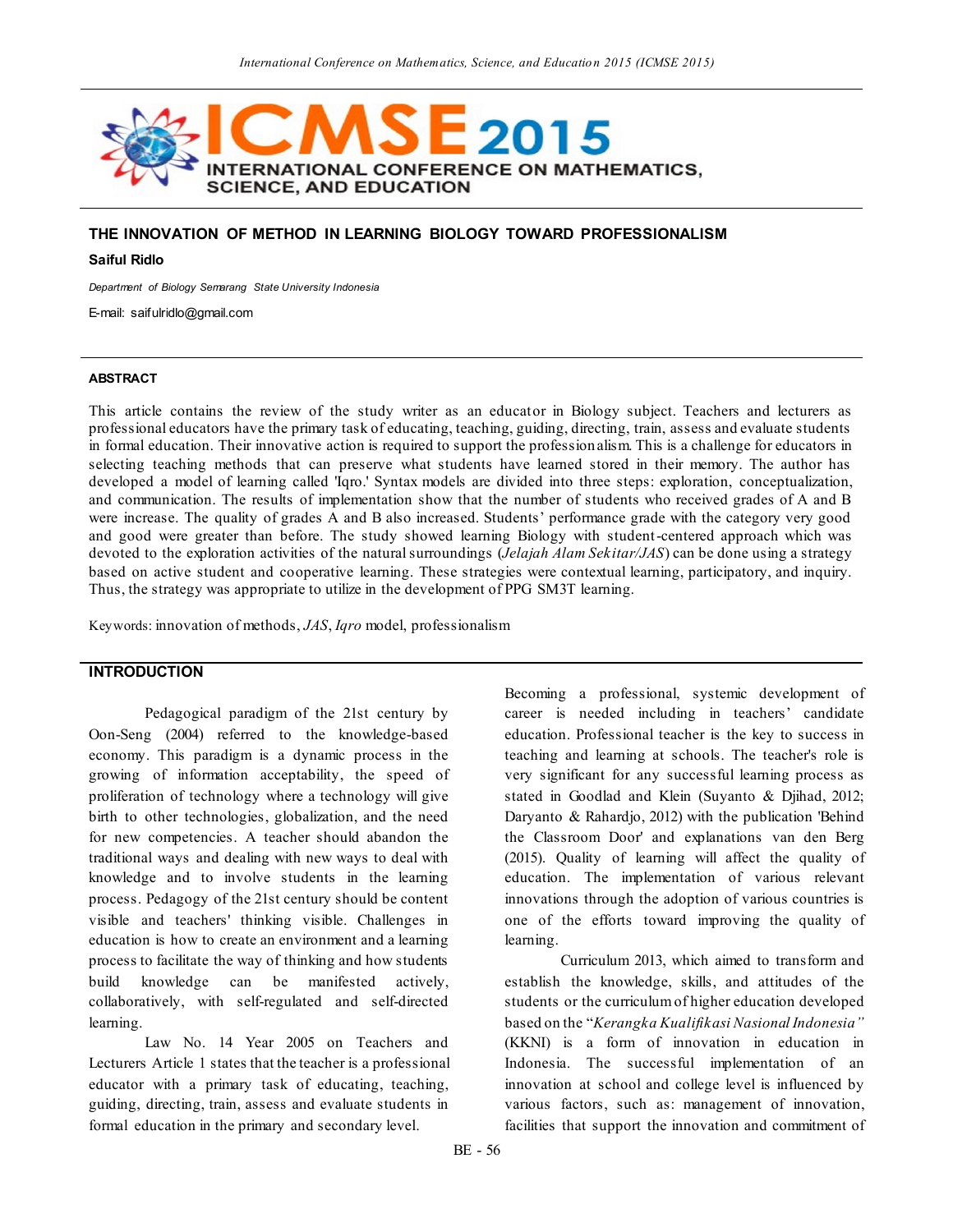the school community or campus under the leadership of the principal or the rector even the chairman of the study program. The ability of innovation management at the level of educational institutions highly contributes to the successful implementation of innovation.

Reading the title, innovation, learning methods, and professionalism of teachers can be found as the keywords. These three keywords can be connected as questionable things as follows. What is innovation and who is the innovative person? What is a learning method and how is its position in the taxon of the learning process? Who are professional educators? Are educators who are able to innovate in managing learning is the professional one? Educators' duty in front of their students is to manage learning. Can it assume that professional educators who are innovative in managing learning or vice versa? What should be done in order to become an innovative and professional educator? From these three key words mentioned above the learning method became the focus of this study.

Various peers discussion forums; FGD (focus group discussion) and lesson study with professors, teachers and supervisors; and lectures S1, S2, PPG and PLPG give experience that there are 'turmoil' teacher candidates even teachers/ lecturers when implementing learning methods. In line with Sentot Widodo, a supervisor of an exemplary school in Central Java province requested PS Biology Education Unnes to strengthen educational courses (Ridlo, *et.al*., 2013). van den Berg (2015) stated that one theme of education in teacher candidates should be concerned about how to teach science and construct pedagogical content knowledge not just from reading the literature. In relation to the word 'method' there is another word that actually refers to the taxon, namely models, approaches, strategies, methods, techniques, tactics, and the way that sometimes mounted on parallel taxa. The learning method is used by educators to create an atmosphere of learning and the learning process. Thus, learners can achieve the basic competencies that are tailored to the characteristics of learners and basic competence to be achieved (Department of Education No. 59, 2014). Even in Permendikbud No. 103 (2014) learning methods is interpreted as a way or techniques used by educators to deal with a learning activity. In developing lesson plans, educators are not asked to write specifically models, approaches, strategies, or methods to be used. But various characteristics of models, approaches, strategies, methods are expected to appear in the explanation of the learning activities, as implied in Permendikbud 103 (2014) mentioned above. Discussing learning innovations

will be freely discussed in the model taxon. However, in this study the aims of method in taxon is really as a method.

### **Teacher Professionalism**

Teachers have a major role as an educator who demanded to be able to guide, construct, nurture, and teach. Therefore it is absolutely necessary for teachers to have integrity and a good personality. A teacher should be able to carry out their duties in a professional manner by sticking to the work ethic, independence, productive, efficient, and innovative, and ready for excellent service (Janssen, 2003). Therefore Daryanto & Rahardjo (2012) and Suyanto & Djihad (2012) suggest that in the era of educational autonomy, local governments need to create a system of recruitment and career to coach professional teacher.

Houle (Daryanto & Rahardjo, 2012) have described a so-called professional work. According to him, there are nine characteristics of professional work. Two characteristics that are relevant to the topic are having a strong knowledge base and having the selection and certification system. In accordance with these characteristics, there are four professional aspects for a teacher as follows.

- 1. Mastering the material, structure, concept, and the mindset of scientific support of teaching subjects
- 2. Mastering standard of competence and basic competences of teaching subjects
- 3. Developing subject matter of teaching creatively, developing professionalism in a sustainable manner by reflective teaching
- 4. Using information and communication technologies to communicate and self-development

Professional teachers are required to have three abilities as revealed by Suyanto & Djihad (2012), which is capable of cognitive, psychomotor, and affective. Cognitive ability is defined as four aspects mentioned above. Psychomotor ability means being able to implement cognitive abilities in everyday life. Ability affective means a teacher must be noble in order that they can be models for the students.

#### **Innovative Teacher**

Innovation is seen as the creation and implementation of 'new combinations'. The terms of this new combination can refer to products, services, work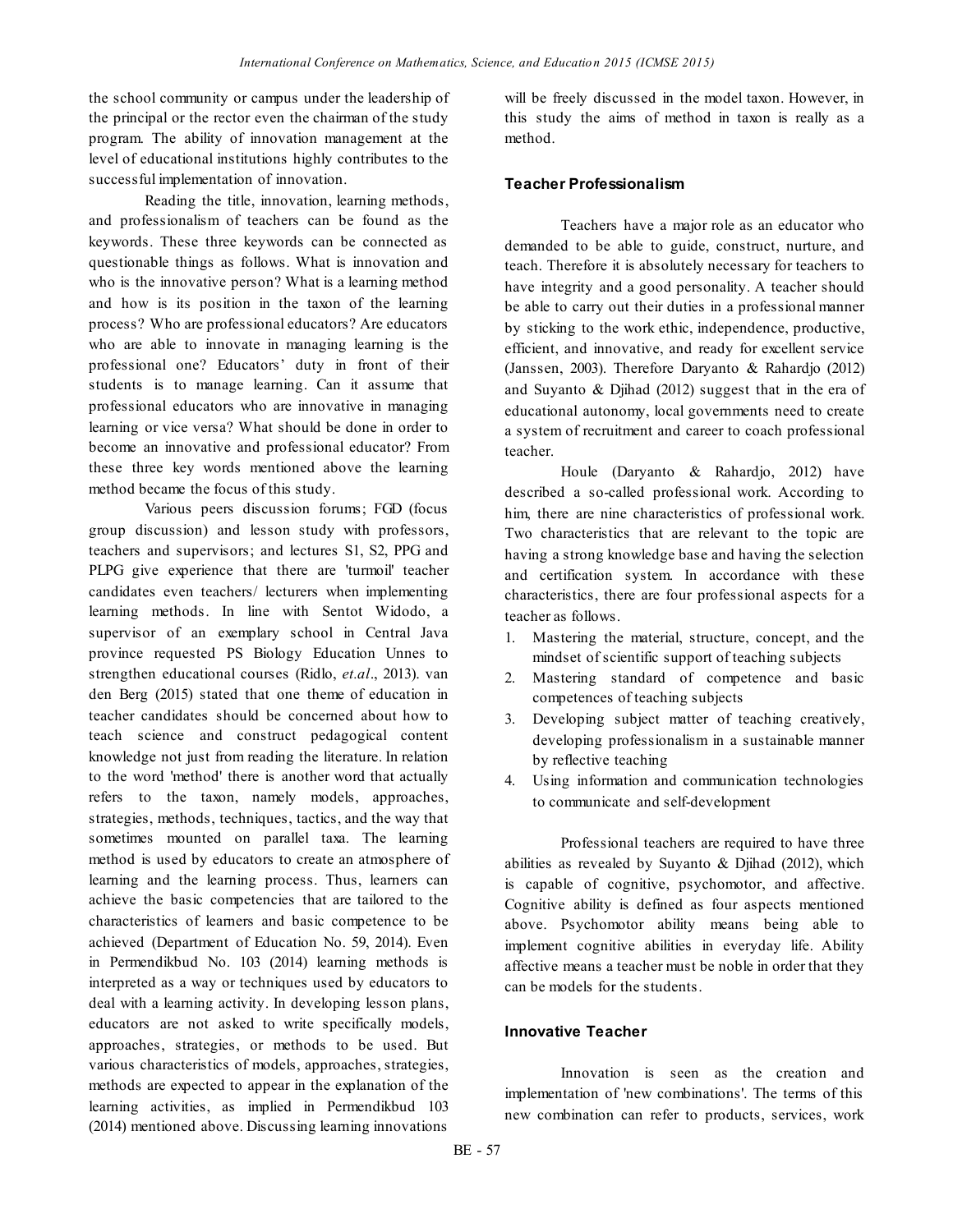processes, market, policies and new systems. The innovation can create additional value. Innovation includes the development and implementation of something new (de Jong & den Hartog, 2003). The term 'new' does not mean the original but rather to newness or novelty (Adair, 1996). In regard to novelty, Schumpeter (de Jong & Den Hartog, 2003) explains that innovation is the creation and implementation of something into one combination. Innovation is not the only thing that caused the changes. Axtell *et al*. (Janssen, 2003) and Daryanto & Rahardjo (2012) explains that the scope of innovations ranging from development to the implementation of new ideas that have an impact on the theories, practices, products, or lower scale, namely the improvement of processes and the design of everyday work. With innovation, it is possible to add the value of the products, services, and work processes not only for schools but also customers, stakeholders and the public.

Does novelty bound dimensional of space/ place and time? A product will be regarded as something new in one place but not anyother places. The progression of information technology narrow down the dimensions of space. When a new invention introduced to a particular community, then in a short time the world community will know about it. Novelty is also bound by time. Calculators as calculating machines never become a vital tool in teaching statistics, but the invention of computer technology with software at the present time is selected to deliver statistics lessons.

Wess & Farr (De Jong & Kemp, 2003) define innovative behavior as all individual behavior that is directed to produce, introduce and apply new things, which is beneficial in various levels of the organization. It requires to produce creative thinking. Courage to take risks and internal motivation will determine the course of creative ideas, as expressed by Byrd & Brown (2003). Thus the creative ideas need to be put in the work, through a series of risky tests introduced before it applied widely as an innovative work.

How to make learners active from the beginning? The question is appropriate raised by professional innovative teacher. Silberman (2002) stated in order to make students actively participate in the learning even from initial phase of teaching can be done as the following way. First, establishing group to familiarize the students with each other and work together. Second, assessing students work immediately so that the teacher can measure the student's ability in term of behavior, knowledge and experience. Third, engaging students in learning.

Education transformation era and the current of change require teachers and students to participate actively in learning. Teachers, as facilitators should be active to trigger the students' potential. Knowledge, skills and experience of teachers integrate learning process become more memorable. Therefore, teachers must pay attention to students' potential according to multipleintelegences theory of Howard Gagner. In addition, the integration of information and computer technology in the learning process is a certainty. Because the world has changed more in 10 years than during the past 1000 years, it is an important concept that should be implanted completely within the school system may soon become obsolete. The rate of change, if there is ever-increasing, because it adapts to the changes that should be the core of a new teaching method as described by Ornstein and Erlich (Rose & Nicholl, 2002). Teachers need to update in teaching as well as students in their learning time. It is necessary for creative and innovative teachers.

Ditkoff (2004) director of Idea Champions explores the quality of an innovator to have 20 traits. All of these 20 traits are challenges the status quo, curious, self-motivated, visionary, entertains the fantastic, takes risks, Peripatetic, playful/ humorous, self-accepting, flexible/ adaptive, makes new connections, reflective, recognizes (and re-cognizes) patterns, tolerates ambiguity, committed to learning, balances intuition and analysis, situationally collaborative, formally articulate, resilient, and persevering. The number of positive features indicates how high the value innovator innovative work. Preparing innovative candidate teachers and innovative method becomes an important task for the candidate teacher education institutions. One or a few traits that can be owned by the teacher will produce a good learning atmosfer.

# **Teaching Method and Innovation**

Silberman (2002) modifying the Confucius statement about active learning. What I hear, I forget. What I hear and see, I remember a little. What I hear, see, and ask questions about or discuss with someone else, I begin to understand. What I hear, see, discuss, and do, I acquire knowledge and skill. What I teach to another, I master. These popular statements provide a challenge for teachers to select teaching methods that can preserve what they have learned in the students' memory. Professional teachers want their students can learn comprehensively. Therefore, the size of which easily is if the teacher can provide new teachers with the innovations.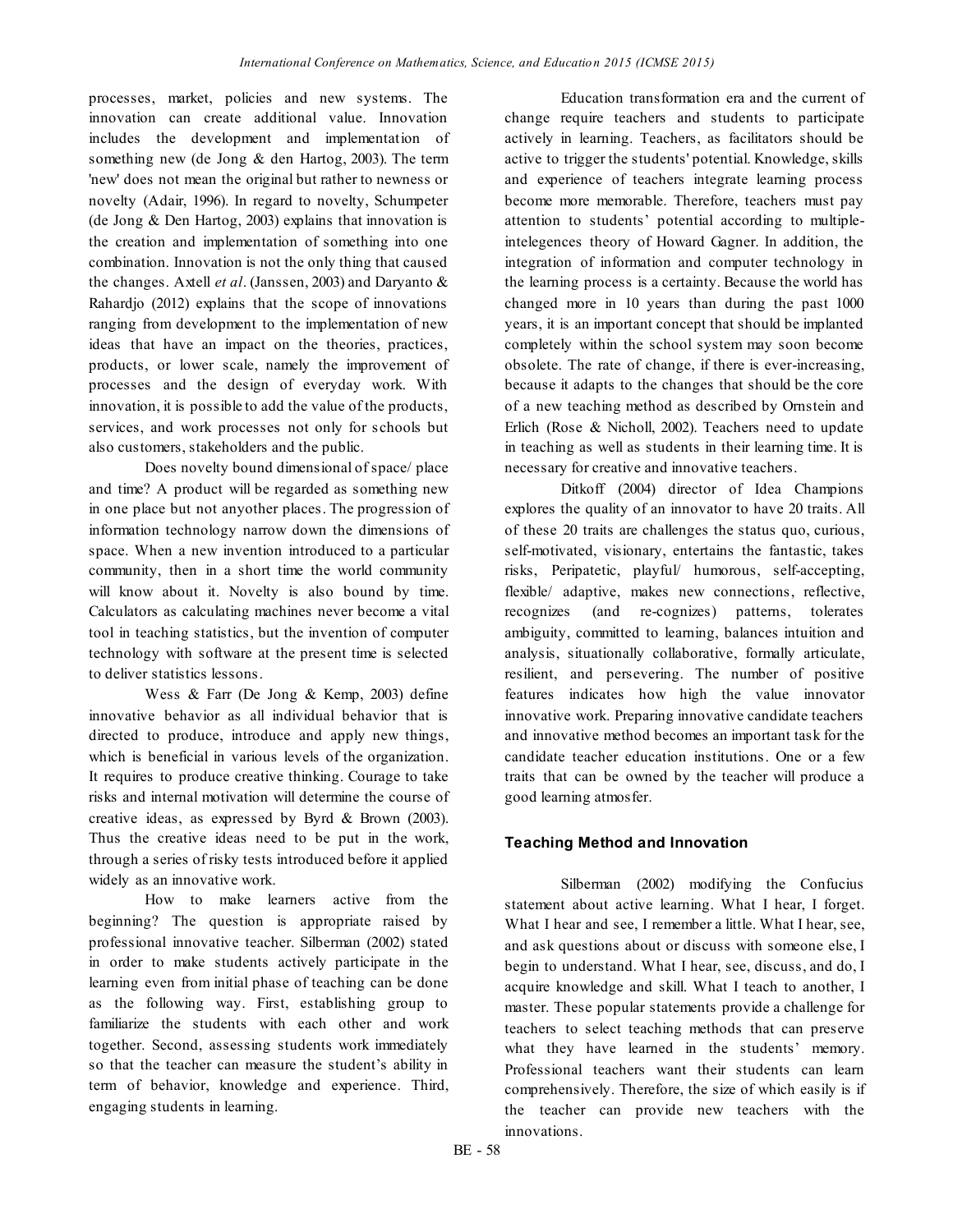The success of the teacher in the learning process is influenced by the methods of teaching. The learning method is defined as how to teach or how to convey the subject matter to students who are studying (Suyanto & Djihad, 2012). There are many methods of learning which is affiliated to the approach of student centered learning (SCL). Nevertheless, the phases can be distinguished in the introduction; there is a core part of the 'cycle' scientific approach; and the final part or cover as stipulated in Permendiknas No. 103 2014 (Department of Education, 2014). Selection methods are influenced among others by the subject matter, the learning environment with available facilities and infrastructure, the students and teachers circumstances. Twenty methods that can be selected from Suyanto and Djihad (2012) theory, namely: lectures, discussions, problem solving, panel discussions, buzz groups, syndicate group, symposia, informal debate, fish bowl, brainstorming group, colloquia, demonstrations and experiments, socio drama, games, drill, field work, field trips, group work, exploration and investigation/ inquiry. Some of the popular methods are used by teachers will be described as follows.

# 1. Lecturing

This method in many occasions classroom action research and research development used as 'scapegoats' or 'source' which leads to lower student learning outcomes. Moreover, if research refuge in the student center. Is it true? Of course not everything is true. This method is effective for conveying information and new knowledge and connecting material that has been studied with new material that will be taught. When using this method the teacher needs to prepare what will be lectured, the teacher made the subject, and teachers present the material coherently. Unity of teaching materials that can be served by this method is a useful material for the formation of attitudes and essential ingredients that are not found in textbooks or difficult to understand although stated in the books.

Silberman (2002) mentioned that when listening continuously for a certain time at a teacher, students tend to get bored and their minds will drift everywhere. Student learning would be better if they were asked to do the following things: expressing information in their own language, giving examples, introducing things in all conditions, see the connection between one fact to another, using a variety of ways, predicting consequences, revealing opposing or opposite. Some tips when choosing this method need to be considered.

- a. At the initial phase ask students' experience in their everyday life (contextual). Example: Ok class, who did watch the news on TVabout the drought in some areas in the country yesterday? This question is asked when the teacher wanted to teach the theme 'Disaster.' Or conversely, children were asked to ask. This method is used to stimulate students' curiosity and encourage the students about the possible relationship between everyday experience and lessons to be taught.
- b. Teachers provide new material or explain the tasks to be completed by the student. Students are invited to read the new material or tasks. For example: "Open your book on page 23 and look at the picture of voluntary work in the village. Try to explain the picture! "Of course there is no right and wrong answer.
- c. Looking for a relationship or a comparison of some subject matter that has been described by the first way, then mention the new concepts or ideas before. For example, previously students study about circles, for further discussion mention that in the circle there are other elements such as the radius and diameter. Second, classify and create categories to make a difference. For example, students were asked to name all sorts wake of leaves of various plants in the surrounding areas and written on the blackboard. Furthermore, students were asked to classify them according to similarities or differences in their characteristics.
- d. Students are invited to make abstractions and generalizations, such as: students formulate the conclusions with their own sentences; students demonstrated that there is consistency of generalizations that have been made with the previous knowledge
- e. Teachers apply what has been taught. For example: the teacher asks the students to apply the concept in different situations, the teacher asks the students to give some examples of the new situation and asked to name as the previous step (making the analogy).
- f. Teachers thought to insert or integrate the values of character education in speech

# 2. Discussion

This method is a process of exchanging information, opinions, and the elements of experience on a regular basis with a view to obtain a clearer common understanding about a topic. Discussion provides an opportunity for students to express their views on interesting topic while teachers gain the information of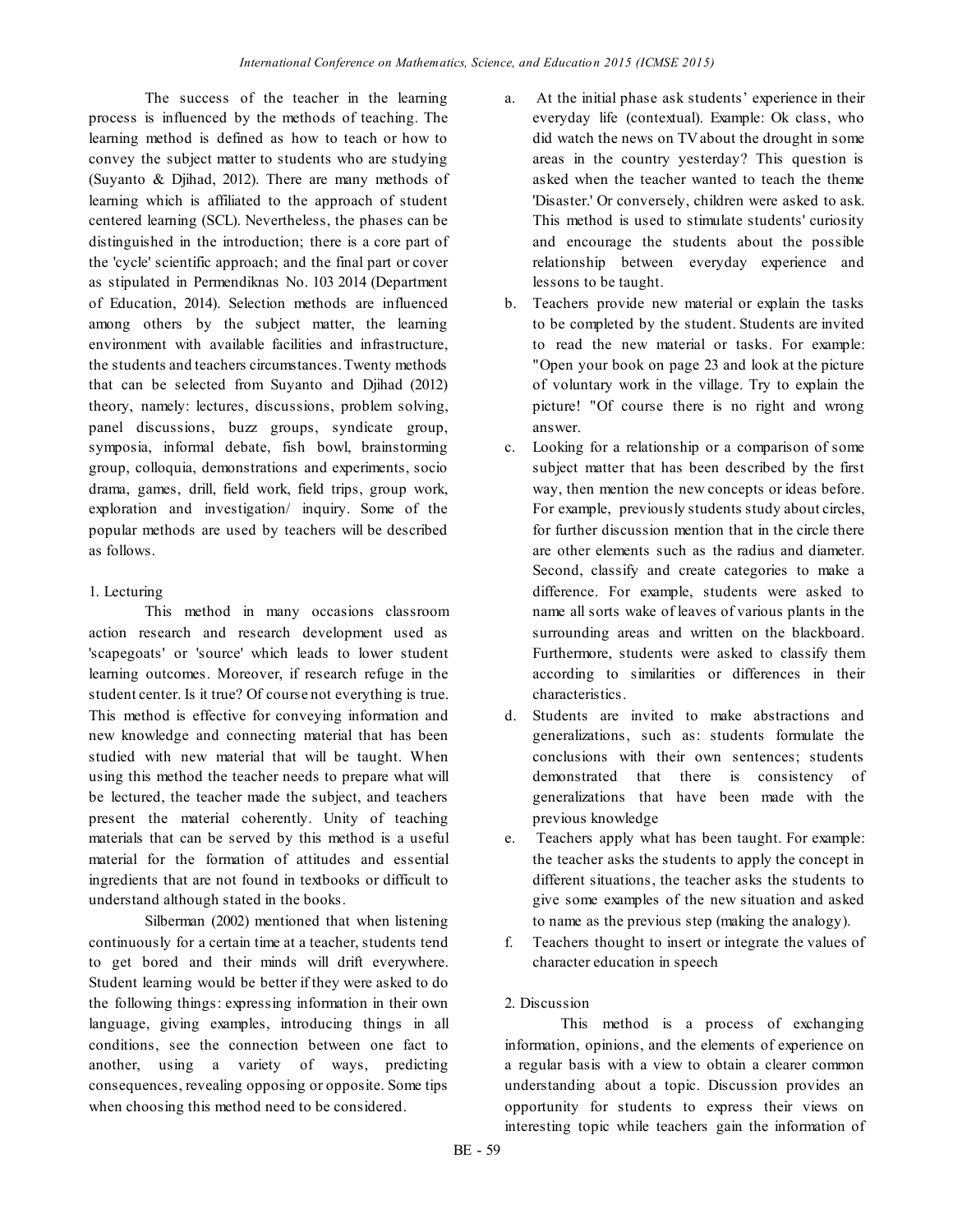what make the students interested in. Discussion method can be selected when teachers want to take advantage of the various capabilities of the students, provide an opportunity for students to show their ability, and get the feedback learning objectives. This method was also selected to help students think theoretical and practical, trained students to assess the ability and the role himself and his friends, and help students recognize and able to formulate a variety of problems encountered either from his own experience or others.

Some tips when teachers apply the method of discussion.

- a. Students are given free time to discuss regularly and form small groups
- b. Teachers (with students) create a rule that can be agreed upon
- c. Teachers make a diary if you want to make a general analysis of the role of the student
- d. Make quantitative analysis for individuals
- e. Integrate the values of character education in discussion and group performance

### 3. Demonstration and Experiment

These two methods are stated in one points because in practice often used successive or complementary. Experimental method is usually used in science learning. The success of the experiment is in the hands of teachers so it takes planning and management experimental activity. Given time, how to do, and difficulty when experiment are important matters considered by the teacher. The purpose of the experimental activities is to reinforce concepts of learning and develope the concepts. Note the table that describing experimental method based on the specified category or purpose, tools and materials, procedures and the results by the teacher. Category 0 means that students gain skills and results with certain qualifications. Category 0 is known as a prescription task. Category 4 implemented in the form of the final work.

Some tips for developing an experimental method can be considered from the following question. What is general purpose of the experiment? What are the specific objectives of the experiment? What are the learning objectives of each part of the experiment? What does student task? What assignment strategy to be used? How the task sequence experiment? What is the need/ ability of the students before the beginning of the experiment and how students get it? What is the duty of students after the experiment is finished? How is form/ way of his judgment? How is the course of the experiment monitored? Methods of experimentation and demonstration are a multi-domain method hence the

establishment of character values (multi value) should be teacher's creative thinking in managing learning.

### **Empirical Experience**

According to the explanation above, it would be easier to talk about innovation in the model rather than the method. Model is characterized by the syntax or steps. Novelty models may be revealed at the beginning or the core or the end of learning. In 2005 the authors have developed a learning model named "Iqro" to actualize *jelajah alam sekitar* (JAS) approach. This model is inspired by the first commandment in the Qur'an. Syntactic of the model is organized in three steps.

### 1. Exploration

The initial phase is done by developing understanding of the nature of divinity, begins to instill confidence that something is exemplary in learning. Then, motivated students with divinity such as honesty, fairness, wisdom, social, affectionate and so on to give a vision that fit in the object to be studied.The next phase, growing quest of human nature, starting with the growing mistrust that can lead to hypotheses / allegation. Then, encourage students to be able to determine the answer in various ways such as observation, experiment, reading, simplify, modelling, and so on.

### 2. Conceptualization

In this phase, the student is motivated again that the answer is correct based on the hypothesis with the divine nature mentioned above. Next do affirmation and redefinition.

#### 3. Communication

In this phase, students report their answers in the formof text, images, papers, and so on. Furthermore, they present it to friends/ others.

If observed its step, the model that has developed by the writer 10 years ago offers value implementation of character as stated in character education. Syntax exploration, conceptualization, and communication built 10 years ago also in harmony with the stages in the core part of learning known as EEK (exploration, elaboration and confirmation), or present as a scientific approach. Syntax conceptualization provides opportunities for teachers to use a variety of teaching methods depending on the nature of matter and the availability of facilities/ infrastructure of learning. At that time (see 2005), the writer developed a model that may be deemed innovative work to address the SCL paradigm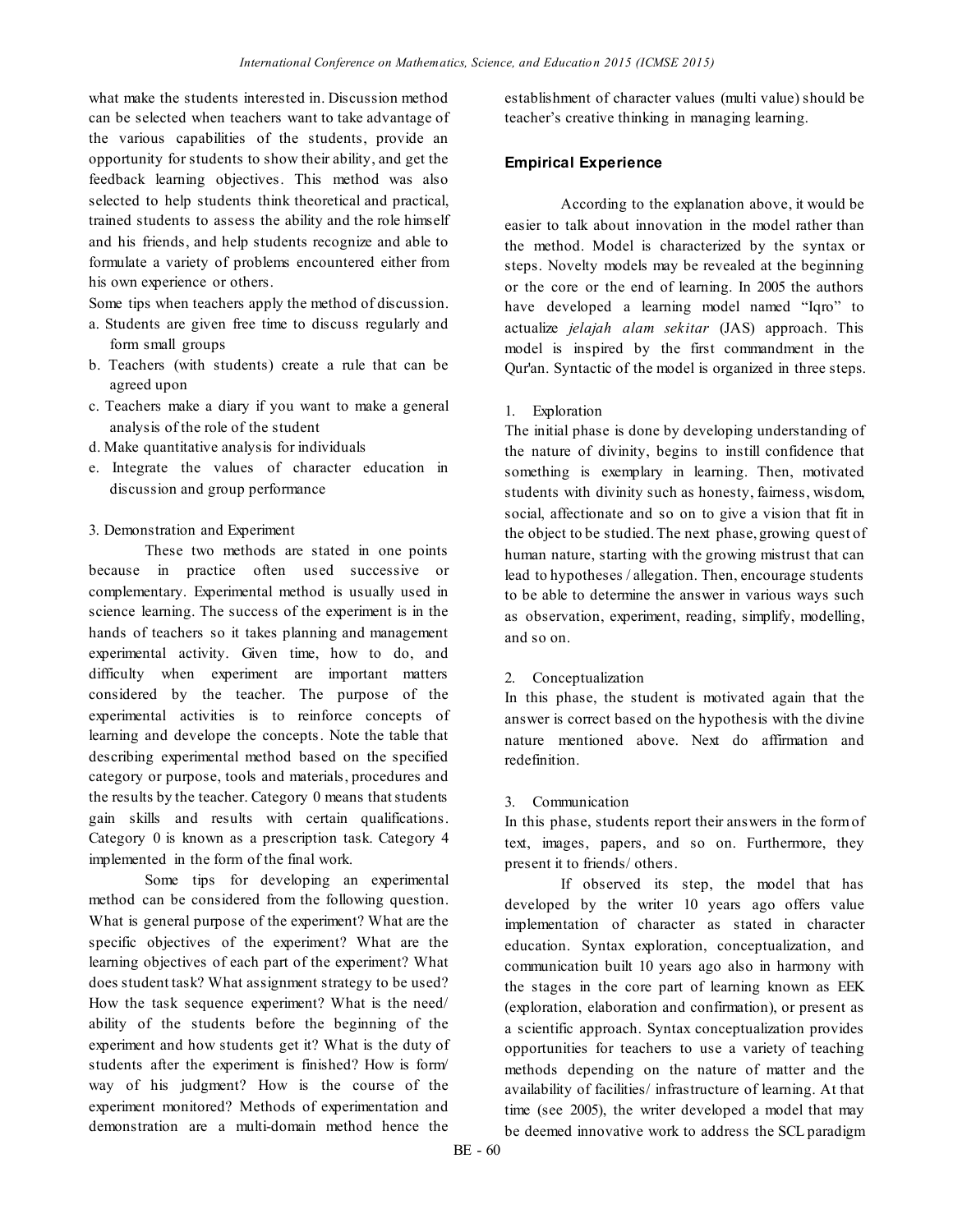in higher education curricula. Several students's essay and thesis write at least once using the model in the study.

Through joint research Sukaesih and Rudyatmi (Sukaesih, *et al*., 2008), the writer has tested the use of models of innovative learning. Model attainment of concepts, brainstorming, problem-based learning, cooperative, direct teaching, and Iqro simultaneously applied in the lecture in one semester. The use of a variety of innovative models including a model developed by the writer used to elaborate the various abilities of students according multiple intelligences theory and the theory of opportunities. The impact of learning is observed using classroom action research (classroom action research) from the test scores cycle 1 to 4 and a reflection 1 and 2 using various forms of assessment and continuous assessment. The results showed the number of students who received grades of A and B increased. Quality grades A and B were also increasing. The value of students' performance with very good categories and a good was 67.47%. The divinity which are now known as the value of a character as an honest, intelligent, strong, democratic, curiosity, and discipline successfully applied.

Ridlo & Alimah's research results (2012) showed that learning will be orchestrated effectively when lecturers provide interactive environment between faculty and students; metacognitive; using direct learning strategies; using analogies and examples; group study; problem-based learning and analysis tasks. A suitable method is affiliated on participatory learning, contextual, and inquiry. The same thing happened in learning Biology Professional Teacher Education program (PPG) for undergraduate teaching in the outermost regions, lagging and leading (SM3T) (Ridlo, *et al*., 2013). Students will be creative when the lecturer gives sufficient environment to actualize their potential and exchange ability with other students.

### **CONCLUSION**

According to research questions above, there was a relationship between professional teachers and innovative teachers. However, there is no question which one must be reached first, to be an innovator or professional? Doing innovative learning methods the following matters should be considered: 1). Follow the development of science and new paradigm in the field of education, 2). Conduct classroom action research, 3). Prepare scientific papers, 4). Have skill to create alternative learning aids, and 5). Understand government policies in the field of education. Iqro as a learning model based on JAS approach is able to improve the quantity and quality of the students' scores. The study showed Biology learning with student-centered approach which is devoted to the exploration activities of the natural surroundings can be done using a strategy based on active student learning and cooperative. These strategies are contextual learning, participatory, and inquiry. Thus, the strategy was appropriate to utilize in the development of PPG SM3T learning.

## **REFFERENCES**

- Adair, J. 1996. *Effective Innovation. How to stay ahead of the competition*. London: Pan Books.
- Byrd, J & Brown, P.L. 2003. *The Innovation Equation*. *Building Creativity and Risk Taking in Your Organization.* San Fransisco: Jossey-Bass/Pfeiffer. A Wiley Imprint[. www.pfeiffer.](http://www.pfeiffer/) com.
- Daryanto & Rahardjo, M. 2012. *Model pembelajaran inovatif*. Yogyakarta: Penerbit Gava Media.
- De Jong, J. & Hartog, D.D. 2003. *Leadership as a Determinant of Innovative Behaviour*.: A conceptual framework. [http://www.eim.net/pdf](http://www.eim.net/pdf-ez/H200303.pdf.%2021%20April%202006)[ez/H200303.pdf. 21 April 2006.](http://www.eim.net/pdf-ez/H200303.pdf.%2021%20April%202006)
- De Jong, J.P.J. & Kemp, R. 2003. Determinants of Coworkers's Innovative Behaviour: An investigation into knowledge intensive service. [Electronic Version]. *International Journal of Innovation Management.* 7(2): 189-212.
- Ditkoff, M. 2004. *Qualities of Innovator*. Diunduh pada tanggal 10 Januari 2013 dari [www.ideachampions.com/downloads/qualities\\_](http://www.ideachampions.com/downloads/qualities_of_an_innovator) of an innovator.
- Ed van den Berg. 2015. *Generating Pedagogical Content Knowledge in Science Teacher Education Student*. Book of Abstract: MatricerFor IITEP-ICoMaNSEd2015.
- Janssen, O. 2003. Innovative behaviour and Job Involvement at the Price Conflict and Less Satisfactory Relations with Co-workers. [Versi elektronik]. *Journal of Occupational and Organizational Psychology*. 76: 347-364.
- Oon-Seng Tan. 2004. Cognition, metacognition, and Problem-Based Learning. *In* Oon-Seng Tan (Ed). *Enhancing Thinking through Problem-Based Learning Approaches International*